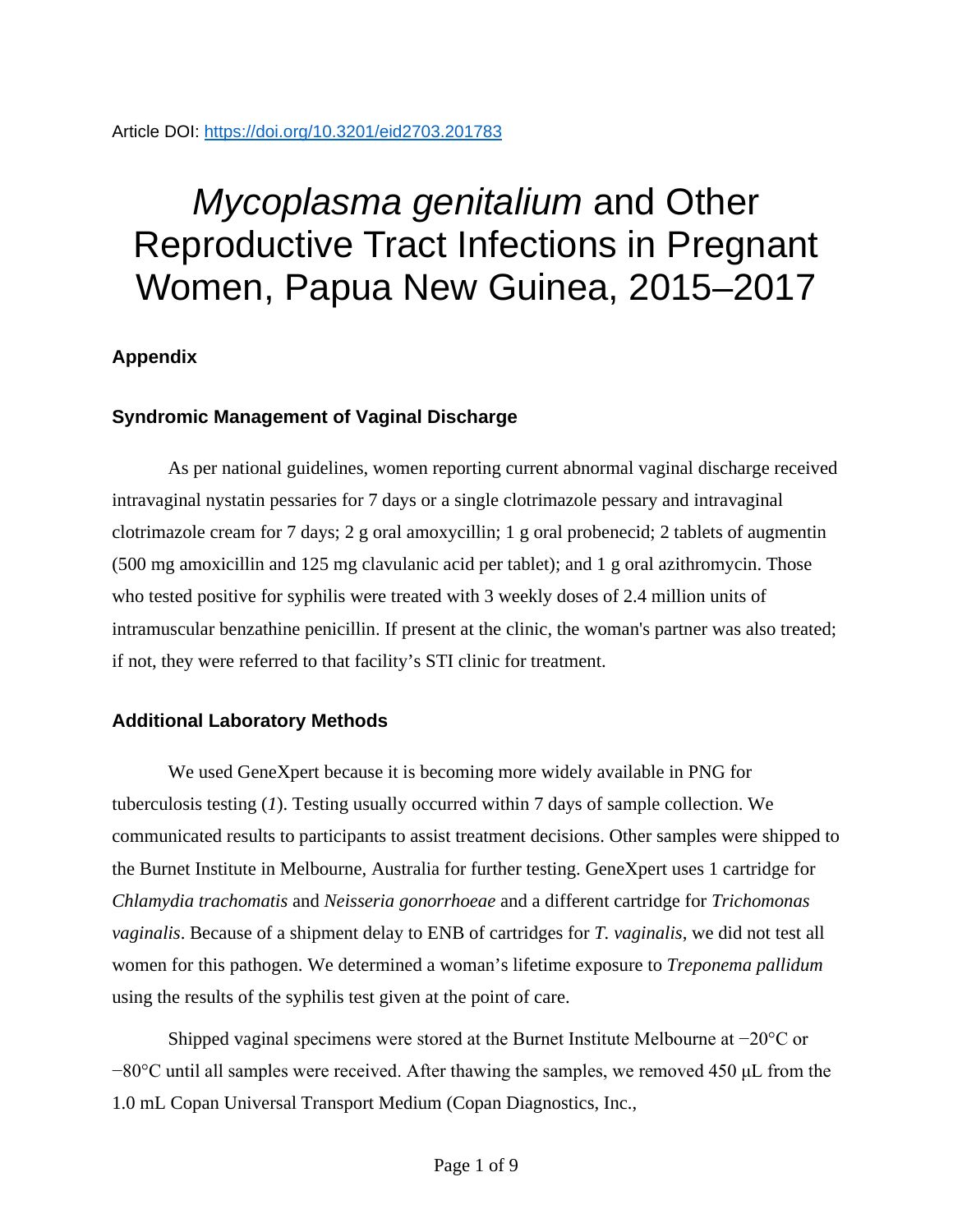https://www.copanusa.com) and extracted genomic DNA using the QIAamp BiOstic Bacteremia DNA kit (QIAGEN, https://www.qiagen.com). We tested the extracted DNA for *Mycoplasma genitalium* using the ResistancePlus MG kit (SpeeDx, https://plexpcr.com) which uses the PlexPCR and PlexPrime technologies (SpeeDx) for concurrent amplification of *M. genitalium* and detection of 5 *M. genitalium* point mutations (A2058G, A2058C, A2058T, A2059G, and A2059C) within the macrolide resistance–determining region of the 23S rRNA gene (*2*). The microscopist at Melbourne Sexual Health Centre diagnosed BV by analyzing Nugent scores (Nugent score of 7–10 indicates BV) and VVC by observing pseudohyphae, budding yeasts, or both. We could not facilitate treatment for women with *M. genitalium* infection, BV, or VVC because these diagnoses were based on stored samples that were analyzed many months after collection.

#### **Exposures and Outcomes**

We determined predictors of reproductive tract infection at each participant's first antenatal clinic visit. Exposures of interest included clinic details, such as enrollment clinic and setting; participant characteristics at enrollment, such as age group (categorized as 16–24, 25–34, or  $\geq$ 35 years of age), gravidity (primigravida or multigravida), marital status (partnered or single/separated), history of ever having used a modern contraceptive (World Health Organization definition: oral contraceptive pills, implants, injectables, female sterilization, male sterilization, intrauterine devices, diaphragm, emergency contraception, male and female condoms) (*3*), vaginal discharge, employment status, education, smoking, alcohol use, mid upper arm circumference (categorized as  $\leq$ 23 cm or > 23 cm), self-reported history of sexually transmitted infection, presence of nitrites on urine dipstick (as a proxy for urinary tract infection), previous pregnancy outcome (miscarriage, livebirth, or stillbirth), hemoglobin level (measured in g/dL) and World Health Organization anemia classification for pregnant women at sea level (mild anemia 10.0–10.9 g/dL; moderate 7.0–9.9 g/dL; severe <7.0 g/dL) (*4*); and household characteristics, such as partner education, polygamy, time traveled to clinic, and household monthly expenditure. Outcomes measured were *M. genitalium*, *C. trachomatis*, *N. gonorrhoeae*, *T. vaginalis*, *T. pallidum* (syphilis), bacterial vaginosis, and vaginal candidiasis.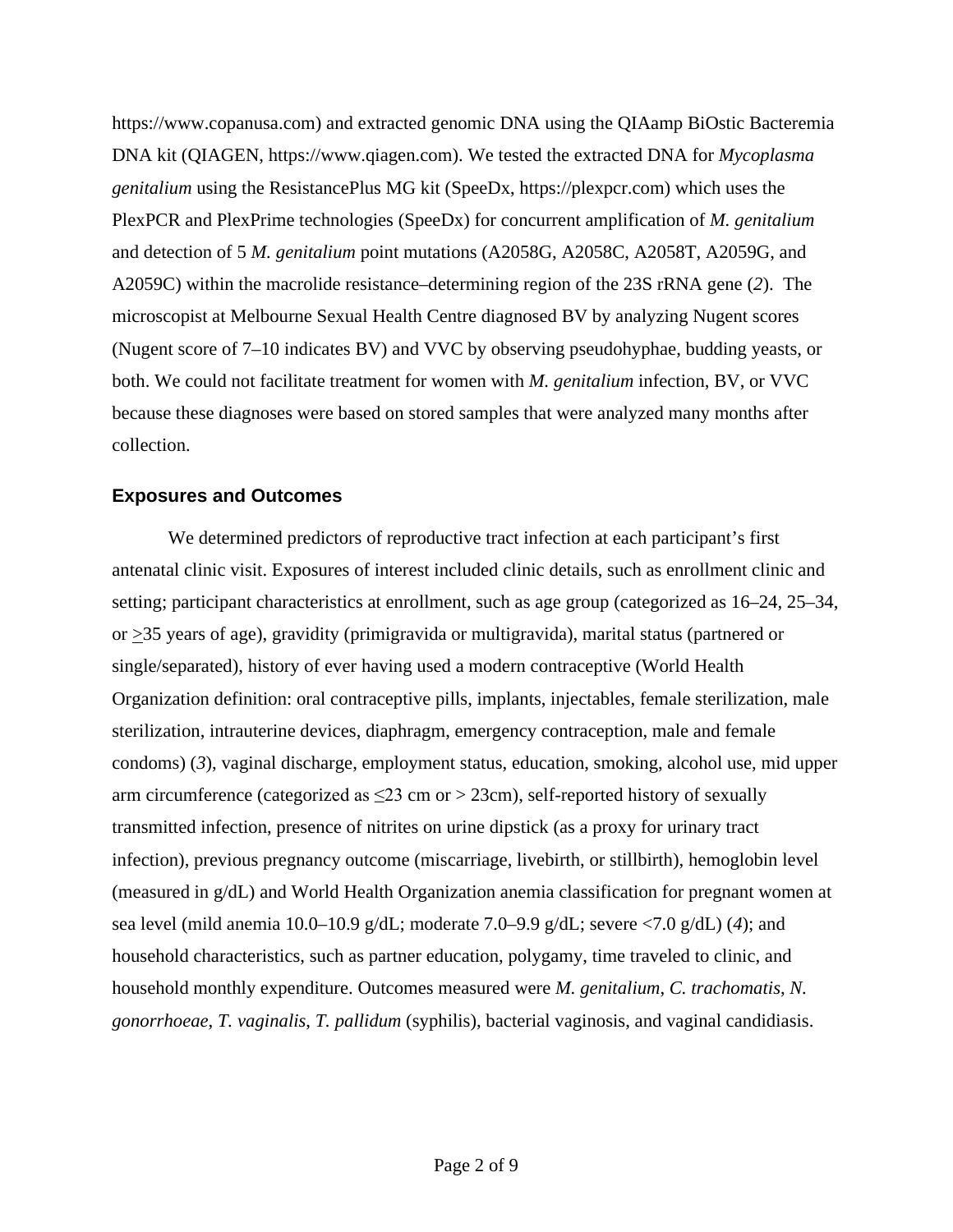#### **Data Management**

Questionnaire responses were entered by the research officer directly into an electronic tablet using a study-specific questionnaire on the platform Mobile Data Studio version 7.3 (CreativityCorp Pty Ltd, https://www.creativitycorp.com). After each clinical visit, questionnaires were uploaded into a central computer, verified for completeness, and exported from Mobile Data Studio to Microsoft Office Excel (Microsoft, https://www.microsoft.com). GeneXpert (Cepheid, https://www.cepheid.com) laboratory results were uploaded by the study data manager on a weekly basis and results checked for accuracy and exported. Laboratory results generated in Melbourne for *M. genitalium*, bacterial vaginosis, and vulvovaginal candidiasis were exported to Microsoft Excel (Microsoft). All Excel files were provided to the first author and uploaded into STATA version 15.0 (StataCorp LLC., https://www.stata.com). The databases were verified and cleaned using STATA 15.0 and merged into 1 database for analysis. All data was stored on password-protected computers accessible only to research personnel.

### **Calculation for** *M. genitalium* **Prevalence in East New Britain (ENB) Province.**

Recruitment occurred over a period of 26 months and 3 weeks (116.14 weeks [813 days] during March 16, 2015–June 6, 2017. Midpoint was 13.3 months (58.1 weeks [406 days]) after recruitment began, so April 25, 2016.

The population of ENB at the 2011 census was 328,369 (taken July 10, 2011), an annual growth rate of 3.6% since the previous census in 2000. In 2011 in Papua New Guinea, there was a total of 3,497,244 women, of which 1,932,533 (55.3%) were of reproductive age (15–49 years of age). The province of ENB had 159,609 women in 2011. We estimated the number of women of reproductive age (15–49 years) in ENB at the 2011 census as  $159,609 \times 0.553 = 88,263.8$ women. In total, 4 years, 9 months, and 2 weeks (or 4.769 years) elapsed between the July 2011 census and recruitment midpoint. We estimated the number of women 15–49 years of age in ENB at study mid-point as the 2011 census count plus the estimated population growth since census, i.e.,  $88,263.8 + (88,263.8 \times 4.769 \times 0.036) = 103,417.278$ . We found a 12.5% (95% CI 10.0–15.3) estimated population prevalence for *M. genitalium*. We therefore estimated the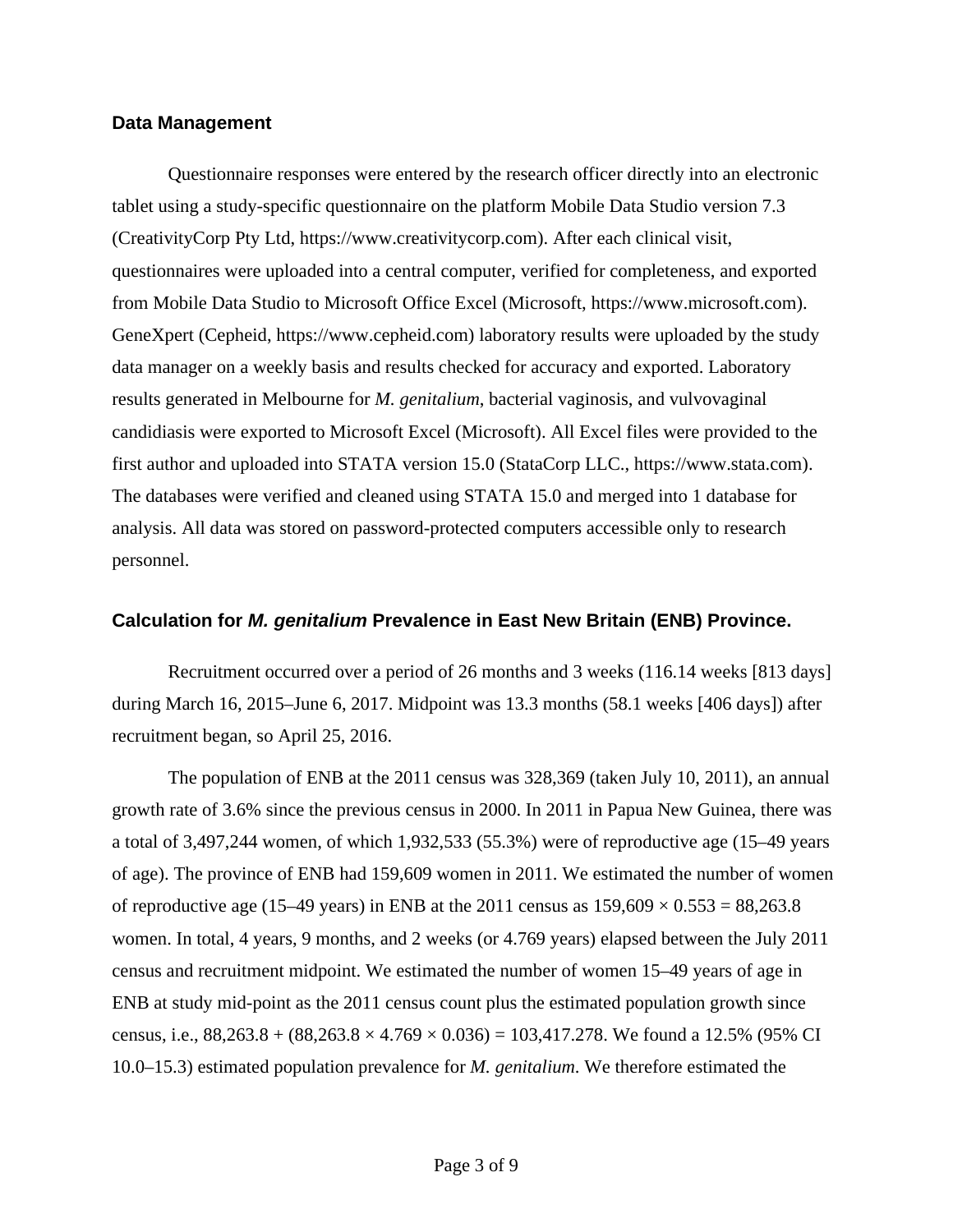number of *M. genitalium* infections among women of childbearing age in ENB 2016 as  $103,417.278 \times 0.125 = 12,927.159$  (95% CI 10,341.728-15,822.843).

#### **References**

- 1. Lavu EK, Johnson K, Banamu J, Pandey S, Carter R, Coulter C, et al. Drug-resistant tuberculosis diagnosis since Xpert® MTB/RIF introduction in Papua New Guinea, 2012-2017. Public Health Action. 2019;9:S12–8. [PubMed](https://www.ncbi.nlm.nih.gov/entrez/query.fcgi?cmd=Retrieve&db=PubMed&list_uids=31579644&dopt=Abstract) <https://doi.org/10.5588/pha.19.0005>
- 2. Sweeney EL, Trembizki E, Bletchly C, Bradshaw CS, Menon A, Francis F, et al. Levels of *Mycoplasma genitalium* antimicrobial resistance differ by both region and gender in the state of Queensland, Australia: implications for treatment guidelines. J Clin Microbiol. 2019;57:e01555- 18. [PubMed](https://www.ncbi.nlm.nih.gov/entrez/query.fcgi?cmd=Retrieve&db=PubMed&list_uids=30602443&dopt=Abstract) <https://doi.org/10.1128/JCM.01555-18>
- 3. Donders GGG, Ruban K, Bellen G, Petricevic L. Mycoplasma/ureaplasma infection in pregnancy: to screen or not to screen. J Perinat Med. 2017;45:505–15. [PubMed](https://www.ncbi.nlm.nih.gov/entrez/query.fcgi?cmd=Retrieve&db=PubMed&list_uids=28099135&dopt=Abstract) [https://doi.org/10.1515/jpm-](https://doi.org/10.1515/jpm-2016-0111)[2016-0111](https://doi.org/10.1515/jpm-2016-0111)
- 4. Deborde M, Pereyre S, Puges M, Bébéar C, Desclaux A, Hessamfar M, et al. High prevalence of *Mycoplasma genitalium* infection and macrolide resistance in patients enrolled in HIV preexposure prophylaxis program. Med Mal Infect. 2019;49:347–9. [PubMed](https://www.ncbi.nlm.nih.gov/entrez/query.fcgi?cmd=Retrieve&db=PubMed&list_uids=30914213&dopt=Abstract) <https://doi.org/10.1016/j.medmal.2019.03.007>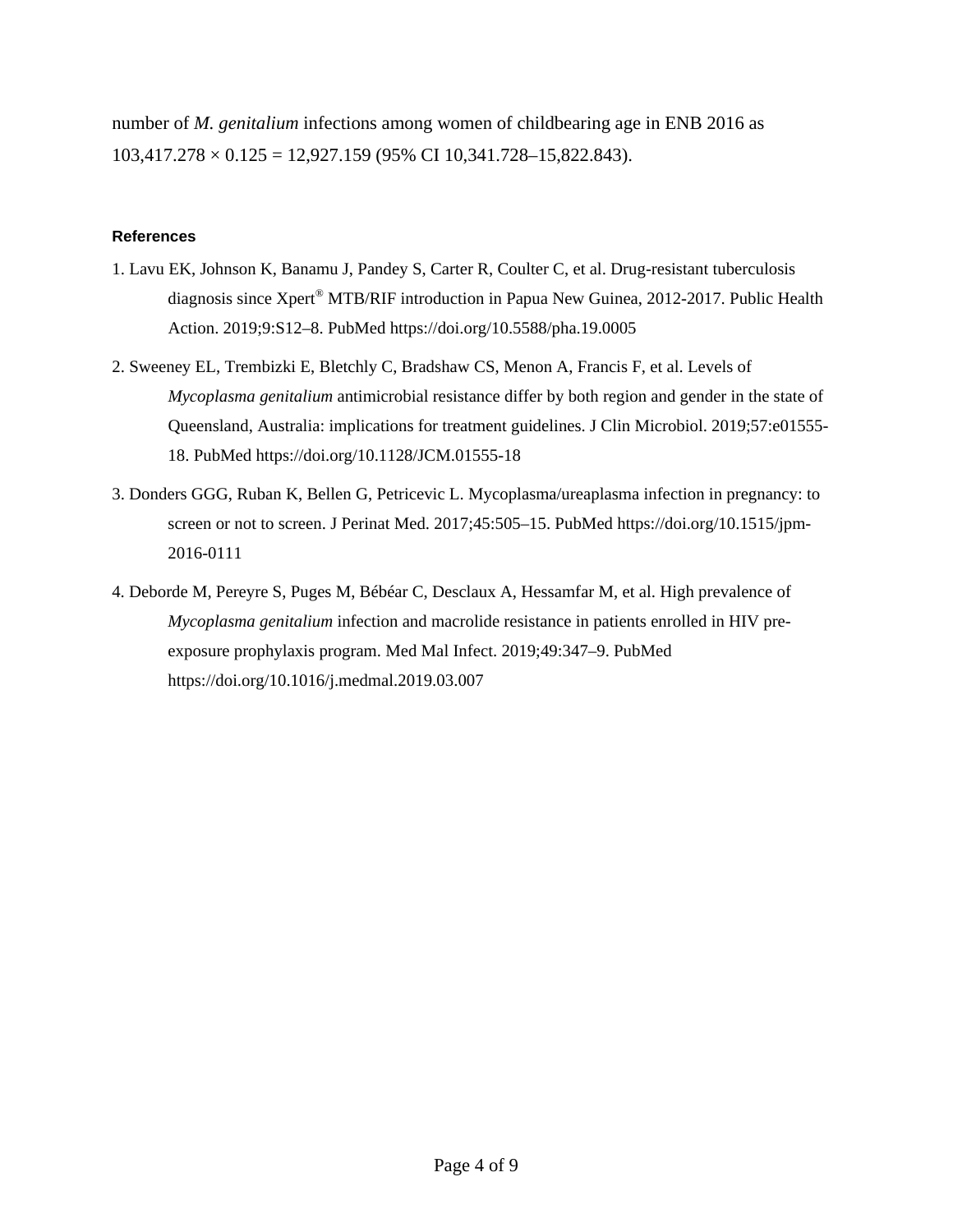|                                 |                  | Testing        |            |                |                 |                |                          |                |            |                |            |                         |
|---------------------------------|------------------|----------------|------------|----------------|-----------------|----------------|--------------------------|----------------|------------|----------------|------------|-------------------------|
|                                 |                  |                | Chlamydia  |                |                 |                |                          |                |            |                |            |                         |
|                                 |                  |                |            |                | trachomatis and |                |                          |                |            |                |            |                         |
|                                 | Total at         |                | Mycoplasma |                | Neisseria       |                |                          |                |            |                |            | Bacterial vaginosis and |
|                                 | ANC <sub>1</sub> |                | genitalium |                | gonorrhoeae     |                | Trichomonas vaginalis    |                |            | Syphilis       |            | vaginal candidiasis     |
| Characteristics                 | no. (%)          | Data NA        | n(%)       | Data NA        | n(%)            | Data NA        | n (%)                    | Data NA        | n (%)      | Data NA        | n (%)      | Data NA                 |
| Total                           | 699              |                | 625        |                | 641             |                | $\overline{581}$ (100.0) |                | 437        |                | 653        |                         |
|                                 | (100.0)          |                | (100.0)    |                | (100.0)         |                |                          |                | (100.0)    |                | (100.0)    |                         |
| Sociodemographic                |                  |                |            |                |                 |                |                          |                |            |                |            |                         |
| <b>Enrollment clinic</b>        |                  |                |            |                |                 |                |                          |                |            |                |            |                         |
| St. Mary's Hospital Vunapope    | 184 (26.3)       |                | 157(25.1)  |                | 169 (26.4)      |                | 164 (28.2)               |                | 89 (20.4)  |                | 161 (24.7) |                         |
| Nonga General Hospital          | 83 (11.9)        |                | 81 (13.0)  |                | 73 (11.4)       |                | 64 (11.0)                |                | 68 (15.6)  |                | 80 (12.3)  |                         |
| Kerevat Rural Hospital          | 125 (17.9)       |                | 114 (18.2) |                | 118 (18.4)      |                | 90(15.5)                 |                | 86 (19.7)  |                | 123 (18.8) |                         |
| Napapar Health Centre           | 158 (22.6)       |                | 136 (21.8) |                | 141 (22.0)      |                | 131 (22.5)               |                | 101(23.1)  |                | 152 (23.3) |                         |
| Paparatava Health Centre        | 149 (21.3)       |                | 137 (21.9) |                | 140 (21.8)      |                | 132 (22.7)               |                | 93(21.3)   |                | 137 (21.0) |                         |
| Clinic administration           |                  |                |            |                |                 |                |                          |                |            |                |            |                         |
| Government                      | 208 (29.8)       |                | 195 (31.2) |                | 191 (29.8)      |                | 154 (26.5)               |                | 154 (35.2) |                | 203 (31.1) |                         |
| <b>Catholic Health Services</b> | 491 (70.2)       |                | 430 (68.8) |                | 450 (70.2)      |                | 427 (73.5)               |                | 283 (64.8) |                | 450 (68.9) |                         |
| Location                        |                  |                |            |                |                 |                |                          |                |            |                |            |                         |
| Urban                           | 342 (48.9)       |                | 293 (46.9) |                | 310 (48.4)      |                | 295 (50.8)               |                | 190 (43.5) |                | 313 (47.9) |                         |
| Rural                           | 357(51.1)        |                | 332 (53.1) |                | 331 (51.6)      |                | 286 (49.2)               |                | 247 (56.5) |                | 340 (52.1) |                         |
| Mean age, y (SD); range         | 26.8(5.6);       | 9              | 26.8(5.5); | 9              | 26.8(5.6);      | $\overline{7}$ | 26.9(5.6);               | $\overline{7}$ | 26.7(5.6); | $\overline{7}$ | 26.7(5.5); | 9                       |
|                                 | $16 - 49$        |                | $16 - 49$  |                | $16 - 49$       |                | $17 - 49$                |                | $17 - 49$  |                | $16 - 49$  |                         |
| Age, y                          |                  | $\overline{7}$ |            | $\overline{7}$ |                 | 6              |                          | 6              |            | 5              |            | $\overline{7}$          |
| $16 - 24$                       | 275 (39.7)       |                | 243 (39.3) |                | 256 (40.3)      |                | 228 (39.7)               |                | 180 (41.7) |                | 257 (39.8) |                         |
| $25 - 34$                       | 334 (48.3)       |                | 302 (48.9) |                | 302(47.6)       |                | 278 (48.4)               |                | 204 (47.2) |                | 315(48.8)  |                         |
| $>35$                           | 83 (12.0)        |                | 73 (11.8)  |                | 77(12.1)        |                | 69 (12.0)                |                | 48 (11.1)  |                | 74 (11.5)  |                         |
| Highest level of education      |                  | $\mathbf{1}$   |            | $\mathbf{1}$   |                 | $\mathbf{1}$   |                          | $\mathbf{1}$   |            |                |            | $\mathbf 1$             |
| completed                       |                  |                |            |                |                 |                |                          |                |            |                |            |                         |
| Primary (grade 8 or less)       | 325 (46.6)       |                | 302 (48.4) |                | 301 (47.0)      |                | 274 (47.2)               |                | 204 (46.7) |                | 305(46.8)  |                         |
| High school (grade 9,10)        | 177 (25.4)       |                | 151 (24.2) |                | 160 (25.0)      |                | 138 (23.8)               |                | 112 (25.6) |                | 165 (25.3) |                         |
| Secondary, vocational, or       | 196 (28.1)       |                | 171 (27.4) |                | 179 (28.0)      |                | 168 (29.0)               |                | 121 (27.7) |                | 182 (27.9) |                         |
| tertiary                        |                  |                |            |                |                 |                |                          |                |            |                |            |                         |
| <b>Employment status</b>        |                  |                |            |                |                 |                |                          |                |            |                |            |                         |
| Unemployed                      | 531 (76.0)       |                | 475 (76.0) |                | 488 (76.1)      |                | 443 (76.2)               |                | 339 (77.6) |                | 492 (75.3) |                         |
| Employed in paid work or        | 168 (24.0)       |                | 150 (24.0) |                | 153 (23.9)      |                | 138 (23.8)               |                | 98 (22.4)  |                | 161 (24.7) |                         |
| student                         |                  |                |            |                |                 |                |                          |                |            |                |            |                         |
| Province of birth               |                  |                |            |                |                 |                |                          |                |            |                |            |                         |
| <b>East New Britain</b>         | 578 (82.7)       |                | 518 (82.9) |                | 529 (82.5)      |                | 479 (82.4)               |                | 362 (82.8) |                | 539 (82.5) |                         |
| Other Province                  | 121 (17.3)       |                | 107(17.1)  |                | 112 (17.5)      |                | 102 (17.6)               |                | 75 (17.2)  |                | 114 (17.5) |                         |
| Religion                        |                  | $\mathbf{1}$   |            | $\mathbf{1}$   |                 | $\mathbf{1}$   |                          | $\mathbf{1}$   |            | 1              |            | $\mathbf{1}$            |
| Catholic                        | 345 (49.4)       |                | 302 (48.4) |                | 317 (49.5)      |                | 281 (48.4)               |                | 217 (49.8) |                | 315(48.3)  |                         |
| Other                           | 353 (50.6)       |                | 322 (51.6) |                | 323 (50.5)      |                | 299 (51.6)               |                | 219 (50.2) |                | 337 (51.7) |                         |
| Marital status                  |                  | 2              |            | 2              |                 | 2              |                          | 2              |            |                |            | 2                       |
| Married or cohabiting           | 663 (95.1)       |                | 593 (95.2) |                | 608 (95.1)      |                | 550 (95.0)               |                | 418 (95.7) |                | 620 (95.2) |                         |
| Single, separated, or           | 34(4.9)          |                | 30(4.8)    |                | 31(4.9)         |                | 29(5.0)                  |                | 19(4.3)    |                | 31(4.8)    |                         |
| widowed                         |                  |                |            |                |                 |                |                          |                |            |                |            |                         |
| Polygamy                        |                  | 37             |            | 33             |                 | 34             |                          | 31             |            | 18             |            | 34                      |

**Appendix Table 1.** Sociodemographic characteristics and obstetric history of pregnant women tested for reproductive tract infections, East New Britain, Papua New Guinea, 2015– 2017\*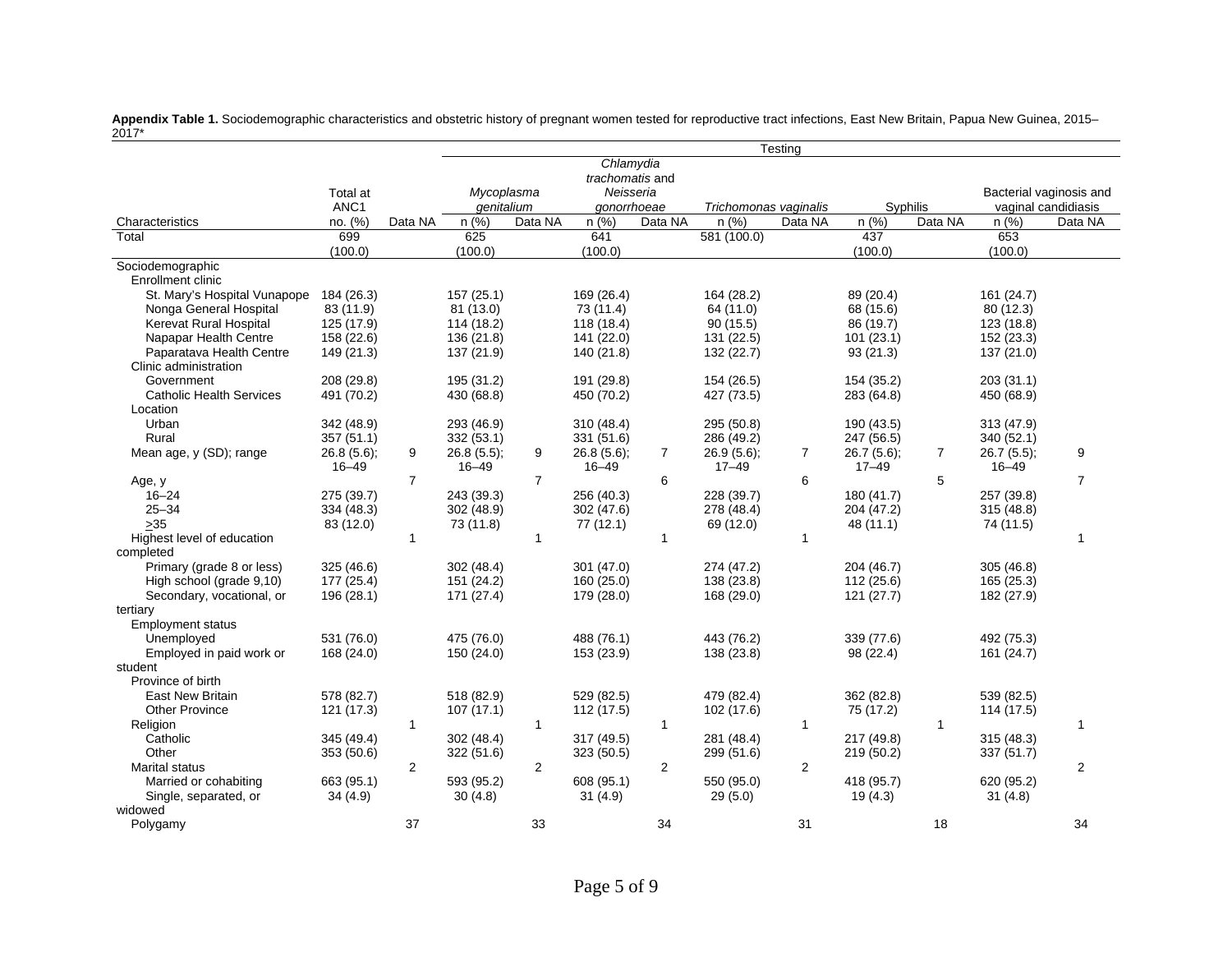|                                                   |            |                | Testing    |                |                 |              |                       |         |            |                |            |                         |
|---------------------------------------------------|------------|----------------|------------|----------------|-----------------|--------------|-----------------------|---------|------------|----------------|------------|-------------------------|
|                                                   |            |                | Chlamydia  |                |                 |              |                       |         |            |                |            |                         |
|                                                   |            |                |            |                | trachomatis and |              |                       |         |            |                |            |                         |
|                                                   | Total at   |                | Mycoplasma |                | Neisseria       |              |                       |         |            |                |            | Bacterial vaginosis and |
|                                                   | ANC1       |                | genitalium |                | gonorrhoeae     |              | Trichomonas vaginalis |         | Syphilis   |                |            | vaginal candidiasis     |
| Characteristics                                   | no. (%)    | Data NA        | n(%)       | Data NA        | n (%)           | Data NA      | n(%)                  | Data NA | n (%)      | Data NA        | $n$ (%)    | Data NA                 |
| 1 wife                                            | 583(88.1)  |                | 523(88.3)  |                | 531(87.5)       |              | 483 (87.8)            |         | 369(88.1)  |                | 548(88.5)  |                         |
| >1 wife                                           | 79 (11.9)  |                | 69 (11.7)  |                | 76 (12.5)       |              | 67 (12.2)             |         | 50(11.9)   |                | 71 (11.5)  |                         |
| Median household monthly                          | 150 (50-   | 36             | 150 (50-   | 35             | 150 (50-        | 30           | 150 (60-              | 32      | 150 (60-   | 17             | 150 (60-   | 35                      |
| expenditure, kina (IQR)                           | 300)       |                | 300)       |                | 300)            |              | 300)                  |         | 300)       |                | 300)       |                         |
| Median cost of ANC, kina (IQR)                    | $4(2-20)$  | 17             | $4(2-20)$  | 16             | $4(2-20)$       | 15           | $4(2-20)$             | 14      | $4(2-20)$  | 12             | $4(2-20)$  | 15                      |
| Family planning                                   |            |                |            |                |                 |              |                       |         |            |                |            |                         |
| Has used modern contraception                     |            | 9              |            | 9              |                 | 9            |                       | 9       |            | 4              |            | 9                       |
| No                                                | 569 (82.5) |                | 510 (82.8) |                | 513 (81.2)      |              | 469 (82.0)            |         | 361 (83.4) |                | 530 (82.3) |                         |
| Yes                                               | 121(17.5)  |                | 106 (17.2) |                | 119 (18.8)      |              | 103 (18.0)            |         | 72 (16.6)  |                | 114(17.7)  |                         |
| Maternal health parameters at<br>ANC <sub>1</sub> |            |                |            |                |                 |              |                       |         |            |                |            |                         |
| Gravidity                                         |            | 2              |            | $\overline{2}$ |                 | $\mathbf{1}$ |                       | 1       |            | 2              |            | 2                       |
| Primigravidae                                     | 177 (25.4) |                | 159 (25.5) |                | 166 (25.9)      |              | 145 (25.0)            |         | 111(25.5)  |                | 160 (24.6) |                         |
| Multigravidae (2-4)                               | 384 (55.1) |                | 343 (55.1) |                | 343 (53.6)      |              | 318 (54.8)            |         | 243 (55.9) |                | 363 (55.8) |                         |
| Grandmulti (≥5)                                   | 138 (19.8) |                | 123 (19.7) |                | 132 (20.6)      |              | 118 (20.3)            |         | 83 (19.1)  |                | 128 (19.7) |                         |
| Abnormal vaginal discharge                        |            | $\mathbf{1}$   |            |                |                 |              |                       |         |            |                |            |                         |
| At any time in current                            | 135 (19.3) |                | 118 (18.9) |                | 129 (20.1)      |              | 115 (19.8)            |         | 79 (18.1)  |                | 128 (19.6) |                         |
| pregnancy                                         |            |                |            |                |                 |              |                       |         |            |                |            |                         |
| Currently                                         | 98 (14.0)  |                | 118 (18.9) |                | 93(14.5)        |              | 81 (13.9)             |         | 59 (13.5)  |                | 92(14.1)   |                         |
| Smoking                                           |            | -1             |            | 1              |                 | 1            |                       | 1       |            | 1              |            |                         |
| Never smoked                                      | 427 (61.2) |                | 384 (61.5) |                | 387 (60.5)      |              | 352 (60.7)            |         | 268 (61.5) |                | 396 (60.7) |                         |
| Stopped when pregnant                             | 241 (34.5) |                | 217 (34.8) |                | 226 (35.3)      |              | 204 (35.2)            |         | 151 (34.6) |                | 27(4.1)    |                         |
| <b>Current smoker</b>                             | 29 (4.2)   |                | 23(3.7)    |                | 27(4.2)         |              | 24(4.1)               |         | 17(3.9)    |                | 229 (35.1) |                         |
| Previous pregnancy outcomes                       |            |                |            |                |                 |              |                       |         |            |                |            |                         |
| Median age at first pregnancy, y                  | $21(19 -$  | $\overline{7}$ | $21(19 -$  | $\overline{7}$ | $21(19 -$       | 5            | $21(19-24)$           | 5       | $21(19 -$  | 5              | $21(19 -$  | $\overline{7}$          |
| ( IQR)                                            | 24)        |                | 24)        |                | 24)             |              |                       |         | 24)        |                | 24)        |                         |
| History pregnancy loss+                           |            |                | 466 (74.6) |                | 475 (74.1)      |              | 436 (75.0)            |         | 326 (74.6) |                | 491 (75.2) |                         |
| Miscarriage                                       | 46 (8.8)   |                | 44 (9.4)   |                | 43(9.1)         |              | 39(8.9)               |         | 29(8.9)    |                | 1(0.2)     |                         |
| Abortion                                          | 1(0.2)     |                | 1(0.2)     |                | 1(0.2)          |              | 1(0.2)                |         | 0          |                | 43 (8.8)   |                         |
| <b>Stillbirth</b>                                 | 16(3.1)    |                | 14(3.0)    |                | 16(3.4)         |              | 14(3.2)               |         | 5(1.5)     |                | 15(3.1)    |                         |
| Partner details                                   |            |                |            |                |                 |              |                       |         |            |                |            |                         |
| Partner's employment status                       |            | 18             |            | 18             |                 | 17           |                       | 14      |            | 10             |            | 18                      |
| Unemployed                                        | 269 (39.5) |                | 240 (39.5) |                | 249 (39.9)      |              | 229 (40.4)            |         | 165 (38.6) |                | 247 (38.9) |                         |
| Employed in paid work                             | 411 (60.4) |                | 367 (60.5) |                | 375 (60.1)      |              | 338 (59.6)            |         | 262 (61.4) |                | 388 (61.1) |                         |
| Partner attending ANC1                            |            | 3              |            | 3              |                 | 3            |                       | 2       |            | $\overline{2}$ |            | 4                       |
| No                                                | 571 (82.0) |                | 518 (83.3) |                | 529 (82.9)      |              | 477 (82.4)            |         | 363 (83.4) |                | 532 (82.0) |                         |
| Yes                                               | 123 (17.7) |                | 104 (16.7) |                | 109(17.1)       |              | 102 (17.6)            |         | 72 (16.6)  |                | 117 (18.0) |                         |

\*Values are no. (%) except as indicated. ANC1, first antenatal clinic visit; NA, not available.

†Out of 520 women who had a previous pregnancy. Totals to the right are out of women who had a previous pregnancy and indicated testing.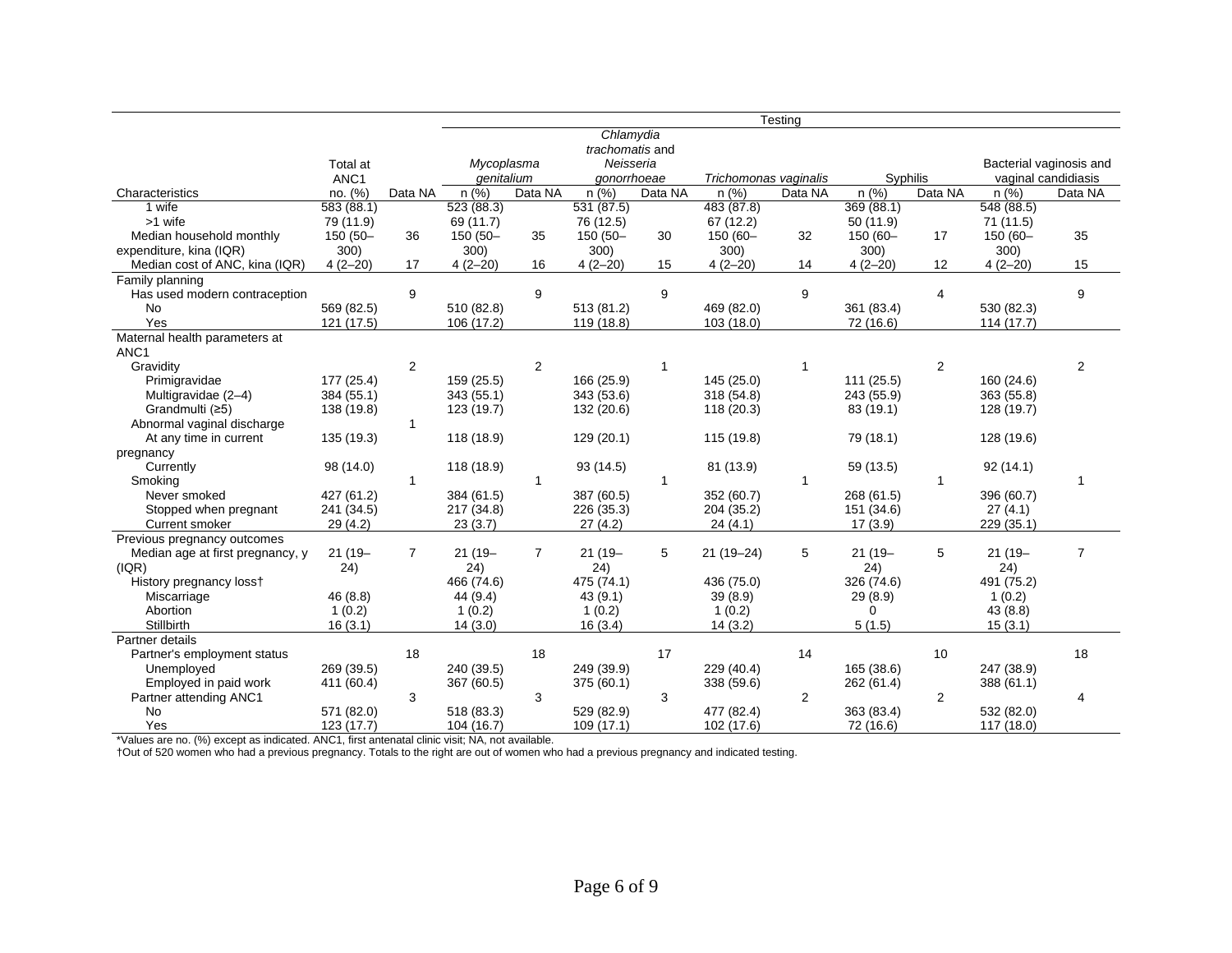| Appendix Table 2. Relationships between current sexually transmitted infections in pregnant women, East New Britain, Papua New |  |
|--------------------------------------------------------------------------------------------------------------------------------|--|
| Guinea, 2015-2017*                                                                                                             |  |

|                          |       | Coinfection status, no. (%) |             | Secondary infection |             |             |           |  |
|--------------------------|-------|-----------------------------|-------------|---------------------|-------------|-------------|-----------|--|
|                          |       |                             |             | М.                  |             |             |           |  |
| <b>Primary infection</b> | Total | Monoinfection               | Coinfection | <i>denitalium</i>   | trachomatis | aonorrhoeae | vaginalis |  |
| Mycoplasma genitalium    | 78    | 32(41.0)                    | 28 (35.9)   |                     | 20          |             | 13        |  |
| Chlamydia trachomatis    | 122   | 36(29.5)                    | 66 (54.1)   | 20                  |             | 25          | 36        |  |
| Neisseria gonorrhoeae    | 35    | 4(11.4)                     | 28(80.0)    |                     | 25          |             |           |  |
| Trichomonas vaginalis    | 117   | 56 (47.9)                   | 44 (37.6)   | 13                  | 36          |             | -         |  |

\*Totals do not equal sum of coinfections because some women had multiple infections and not all women received testing for all infections. Sum of mono- and coinfections does not equal infection totals because some women had only 1 test done; whether these women had a mono- or coinfection is unknown.

|                                           | Appendix Table 3. Relationship between bacterial vaginosis and current sexually transmitted infections in pregnant women, East |  |
|-------------------------------------------|--------------------------------------------------------------------------------------------------------------------------------|--|
| New Britain, Papua New Guinea, 2015-2017* |                                                                                                                                |  |

|                                                                                                                                                   |       | Coinfection status, no. (%) |             | Infection         |             |             |             |  |  |
|---------------------------------------------------------------------------------------------------------------------------------------------------|-------|-----------------------------|-------------|-------------------|-------------|-------------|-------------|--|--|
|                                                                                                                                                   |       |                             |             | Mycoplasma        | Chlamvdia   | Neisseria   | Trichomonas |  |  |
| <b>Status</b>                                                                                                                                     | Total | Monoinfection               | Coinfection | <i>denitalium</i> | trachomatis | gonorrhoeae | vaginalis   |  |  |
| <b>Bacterial vaginosis</b>                                                                                                                        | 170   | 74 (43.5)                   | 69 (40.6)   | 21                | 41          |             |             |  |  |
| *Totals do not equal sum of coinfections because some women had multiple infections and not all women received testing for all infections. Sum of |       |                             |             |                   |             |             |             |  |  |
| mono- and coinfections does not equal infection totals because some women had only 1 test done; whether these women had a mono- or coinfection    |       |                             |             |                   |             |             |             |  |  |
| is unknown.                                                                                                                                       |       |                             |             |                   |             |             |             |  |  |

**Appendix Table 4.** Sensitivity and specificity of clinical symptoms as a marker of RTIs in pregnant women, East New Britain, Papua New Guinea, 2015–2017\*

|                              | Diagnostic question |                                            |                      |                                                     |                                                                                                                                                       |                        |  |  |
|------------------------------|---------------------|--------------------------------------------|----------------------|-----------------------------------------------------|-------------------------------------------------------------------------------------------------------------------------------------------------------|------------------------|--|--|
|                              |                     | Question as per syndromic management       |                      | Alternative question                                |                                                                                                                                                       |                        |  |  |
|                              |                     | Do you currently have any abnormal vaginal |                      | Have you experienced any abnormal vaginal discharge |                                                                                                                                                       |                        |  |  |
|                              |                     | discharge?                                 |                      | earlier in the pregnancy or now?+                   |                                                                                                                                                       |                        |  |  |
|                              |                     |                                            |                      |                                                     |                                                                                                                                                       |                        |  |  |
| Category                     | value‡              | Sensitivity; specificity                   | NPV; PPV             | value‡                                              | Sensitivity; specificity                                                                                                                              | NPV; PPV               |  |  |
| Reproductive tract infection |                     |                                            |                      |                                                     |                                                                                                                                                       |                        |  |  |
| Mycoplasma                   | 0.63                | 15.4 (8.2-25.3); 86.6                      | $14.1 (7.5 - 23.4);$ | 0.48                                                | 21.8 (13.2-32.6); 81.5                                                                                                                                | 14.4 (8.6-22.1); 88    |  |  |
| genitalium                   |                     | $(83.5 - 89.4)$                            | 87.8 (84.7-90.4)     |                                                     | $(78 - 84.7)$                                                                                                                                         | $(84.8 - 90.7)$        |  |  |
| Chlamydia                    | 0.08                | 19.7 (13-27.8); 86.7                       | 25.8 (17.3-35.9);    | 0.06                                                | 26.2 (18.7-35); 81.3                                                                                                                                  | 24.8 (17.6-33.2); 82.4 |  |  |
| trachomatis                  |                     | $(83.4 - 89.5)$                            | 82.1 (78.6-85.2)     |                                                     | $(77.6 - 84.5)$                                                                                                                                       | $(78.8 - 85.6)$        |  |  |
| Neisseria                    | 0.35                | 20 (8.4-36.9); 85.8                        | 7.5 (3.1-14.9); 94.9 | 0.40                                                | 25.7 (12.5-43.3); 80.2                                                                                                                                | 7 (3.2-12.8); 94.9     |  |  |
| gonorrhoeae                  |                     | $(82.7 - 88.5)$                            | $(92.7 - 96.6)$      |                                                     | $(76.8 - 83.3)$                                                                                                                                       | $(92.6 - 96.6)$        |  |  |
| Trichomonas                  | 0.05                | 19.7 (12.9-28); 87.5                       | 28.4 (18.9-39.5);    | < 0.01                                              | 29.1 (21-38.2); 82.5                                                                                                                                  | 29.6 (21.4-38.8); 82.2 |  |  |
| vaginalis                    |                     | $(84.1 - 90.3)$                            | 81.2 (77.5-84.5)     |                                                     | $(78.8 - 85.9)$                                                                                                                                       | $(78.4 - 85.6)$        |  |  |
| <b>Bacterial</b>             | 1.00                | 14.1 (9.3-20.3); 85.9                      | 26.1 (17.5-36.3);    | 0.88                                                | 20 (14.3-26.8); 80.5                                                                                                                                  | 26.6 (19.1-35.1); 74.1 |  |  |
| vaginosis                    |                     | $(82.5 - 88.9)$                            | 73.9 (70.1-77.5)     |                                                     | $(76.7 - 84.0)$                                                                                                                                       | $(70.1 - 77.8)$        |  |  |
| Vulvovaginal                 | < 0.01              | 18.8 (14.1-24.2);                          | $50(39.4 - 60.6)$ ;  | < 0.01                                              | 25.7 (20.4-31.7); 84.1                                                                                                                                | 49.2 (40.3-58.2); 65.3 |  |  |
| candidiasis                  |                     | 88.7 (85.2-91.6)                           | 64.5 (60.3-68.4)     |                                                     | $(80.1 - 87.5)$                                                                                                                                       | $(61.1 - 69.4)$        |  |  |
| Multiple infections          |                     |                                            |                      |                                                     |                                                                                                                                                       |                        |  |  |
| >1 current RTIS              | 0.01                | 15.6 (11.9-19.9);                          | 87.1 (76.1-94.3);    | < 0.01                                              | 22.5 (18.2-27.3); 89.3                                                                                                                                | 85.7 (76.8-92.2); 28.7 |  |  |
|                              |                     | 93.3 (87.3-97.1)                           | 27.7 (23.4-32.4)     |                                                     | $(82.3 - 94.2)$                                                                                                                                       | $(24.2 - 33.6)$        |  |  |
| >1 current STI¶              | 0.22                | 15.8 (10.9-22); 88                         | 44.6 (32.3–57.5);    | 0.15                                                | 23 (17.1-29.7); 82.5                                                                                                                                  | 44.2 (34-54.8); 63.8   |  |  |
|                              |                     | $(83.8 - 91.5)$                            | $63.2(58.4 - 67.9)$  |                                                     | $(77.7 - 86.6)$                                                                                                                                       | $(58.9 - 68.6)$        |  |  |
| >1 cervical                  | 0.79                | 14.5 (9.5-20.7); 86.4                      | $30(20.3 - 41.3)$ ;  | 0.85                                                | 19.9 (14.1-26.8); 80.8                                                                                                                                | 29.5 (21.2-38.8); 71.5 |  |  |
| infection#                   |                     | $(82.7 - 89.5)$                            | 71.4 (67.2-75.4)     |                                                     | $(76.7 - 84.5)$                                                                                                                                       | $(67.1 - 75.5)$        |  |  |
| >1 vaginal                   | < 0.01              | 17.7 (13.9-22); 93.3                       | 84.2 (74-91.6);      | < 0.01                                              | 25.1 (20.8-29.9); 90                                                                                                                                  | 83.5 (75.2-89.9); 37.4 |  |  |
| infection**                  |                     | $(88.6 - 96.5)$                            | $35.9(31.5 - 40.5)$  |                                                     | $(84.7 - 94.0)$                                                                                                                                       | $(32.8 - 42.2)$        |  |  |
| >1 GeneXpert                 | 0.02                | 19.4 (13.8-26.1);                          | 43.6 (32.4–55.3);    | < 0.01                                              | 27.4 (21-34.7); 83                                                                                                                                    | 43.2 (33.9-53); 70.8   |  |  |
| diagnosed                    |                     | 88.1 (84.4-91.2)                           | 69.8 (65.4–73.9)     |                                                     | $(78.8 - 86.7)$                                                                                                                                       | $(66.3 - 75)$          |  |  |
| infection <sup>++</sup>      |                     |                                            |                      |                                                     |                                                                                                                                                       |                        |  |  |
| Any 2 current                | 0.03                | 22.7 (13.8-33.8);                          | $17.9(10.8 - 27.1);$ | 0.03                                                | 29.3 (19.4-41); 81.4                                                                                                                                  | 16.8 (10.8-24.3); 90   |  |  |
| <b>STIs</b>                  |                     | 86.7 (83.6-89.3)                           | 89.7 (86.9-92.1)     |                                                     | $(78 - 84.5)$                                                                                                                                         | $(87.1 - 92.4)$        |  |  |
|                              |                     |                                            |                      |                                                     | *Symptoms refer to abnormal vaginal discharge only (not gonital warts, ulcers, er serge). Values expressed are no. (QE% CI), BV, bacterial vaginesis: |                        |  |  |

\*Symptoms refer to abnormal vaginal discharge only (not genital warts, ulcers, or sores). Values expressed are no. (95% CI). BV, bacterial vaginosis; CT, *Chlamydia trachomatis*; MG, *Mycoplasma genitalium*; NG, *Neisseria gonorrhoeae*; NPV, negative predictive value; PPV, positive predictive value; RTI, reproductive tract infection; STI, sexually transmitted infection; TV, *Trichomonas vaginalis*; VVC, vulvovaginal candidiasis. †1 woman who responded yes to the second question had a missing response to the first question.

 $\#$ p value derived from Pearson's  $\chi^2$  test.

§Current RTIs include MG, CT, NG, TV, BC, and VVC (syphilis not included).

¶Current STIs include MG, CT, NG, and TV (syphilis not included).

#Cervical infections include MG, CT, and NG.

\*\*Vaginal infections include BV, TV, and VVC.

††GeneXpert diagnosed infections include CT, NG, and TV (Cepheid, https://www.cepheid.com).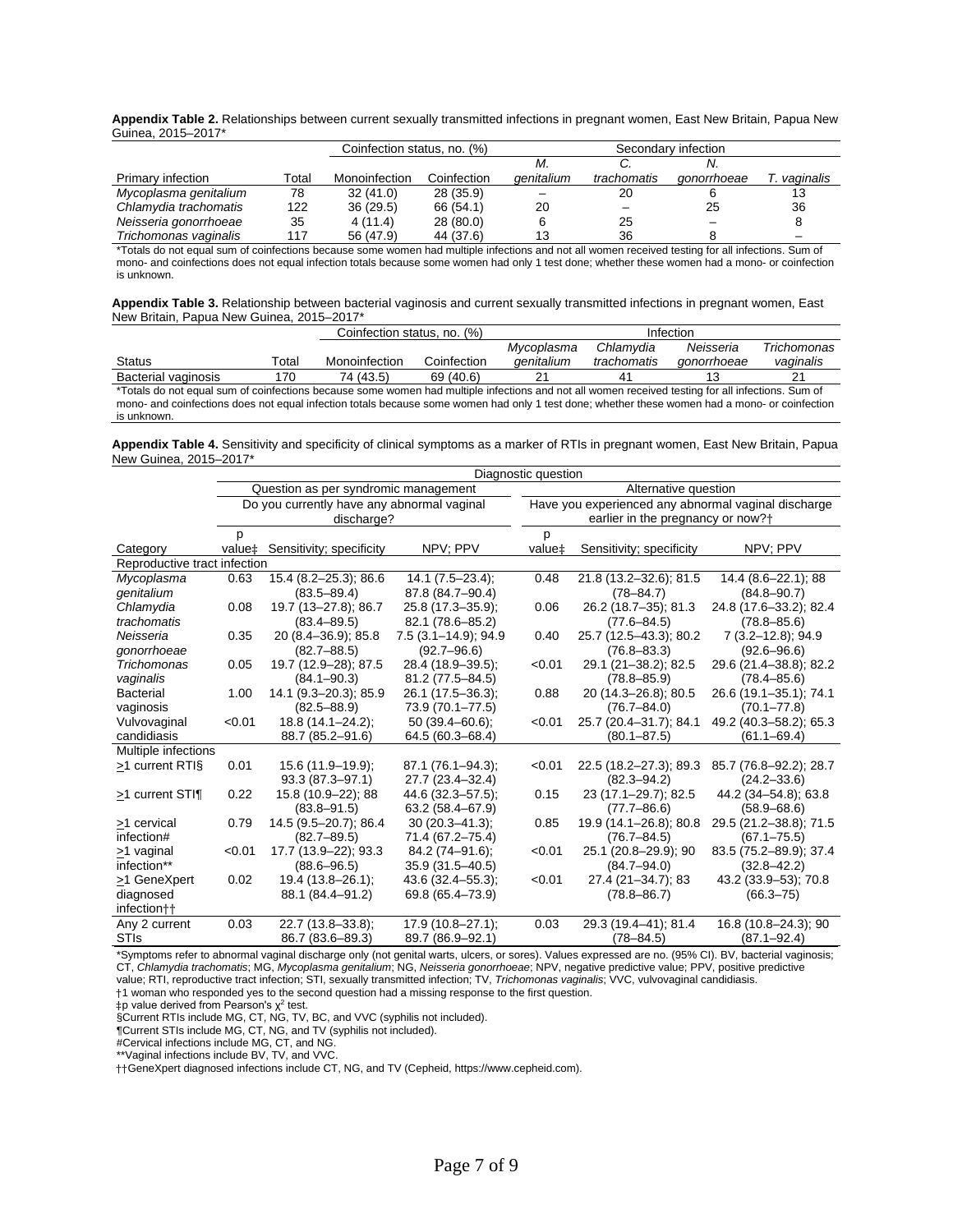|                                                     | Infection, OR (95% CI); p value           |                                          |                                          |                                           |                                           |  |  |
|-----------------------------------------------------|-------------------------------------------|------------------------------------------|------------------------------------------|-------------------------------------------|-------------------------------------------|--|--|
|                                                     | Mycoplasma                                | Chlamydia                                | Neisseria                                | <b>Trichomonas</b>                        |                                           |  |  |
| Characteristic                                      | qenitalium                                | trachomatis                              | gonorrhoeae                              | vaginalis                                 | $\geq$ 1 current infection                |  |  |
| Enrollment clinic                                   |                                           |                                          |                                          |                                           |                                           |  |  |
| Vunapope                                            | Referent                                  | Referent                                 | Referent                                 | Referent                                  | Referent                                  |  |  |
| Nonga                                               | $0.67(0.29 - 1.59)$ ;<br>0.365            | $0.95(0.48 - 1.87);$<br>0.878            | $2.44(0.82 - 7.23);$<br>0.108            | $0.82$ (0.4-1.7);<br>0.595                | $0.78(0.42 - 1.47);$<br>0.443             |  |  |
| Kerevat                                             | $0.86(0.42 - 1.76);$<br>0.679             | $0.58(0.3 - 1.09);$<br>0.092             | $1.02(0.32 - 3.29);$<br>0.977            | $0.65(0.33 - 1.29);$<br>0.222             | $0.5(0.27 - 0.91);$<br>0.024              |  |  |
| Napapar                                             | $0.76(0.38 - 1.53);$<br>0.444             | $0.99(0.57 - 1.71);$<br>0.974            | $1.2(0.41 - 3.51);$<br>0.737             | $1.06(0.61 - 1.83);$<br>0.846             | $0.59(0.34-1); 0.05$                      |  |  |
| Paparatava                                          | $0.99(0.51 - 1.91);$<br>0.972             | $0.8(0.45 - 1.41);$<br>0.434             | 1.58 (0.57-4.36);<br>0.377               | $0.83(0.47 - 1.47);$<br>0.525             | $0.81(0.49 - 1.35)$ ;<br>0.42             |  |  |
| Clinic administration                               |                                           |                                          |                                          |                                           |                                           |  |  |
| Government                                          | Referent                                  | Referent                                 | Referent                                 | Referent                                  | Referent                                  |  |  |
| <b>Catholic Health</b>                              | $1.18(0.7 - 1.99);$                       | $1.31(0.84 - 2.05);$                     | $0.81(0.39 - 1.65);$                     | $1.33(0.82 - 2.16);$                      | $1.3(0.86 - 1.98);$                       |  |  |
| Services<br>Location                                | 0.542                                     | 0.235                                    | 0.555                                    | 0.241                                     | 0.215                                     |  |  |
| Urban                                               | Referent                                  | Referent                                 | Referent                                 | Referent                                  | Referent                                  |  |  |
| Rural                                               | $0.97(0.61 - 1.57);$<br>0.916             | $0.75(0.5 - 1.11);$<br>0.154             | $1.43(0.71 - 2.86);$<br>0.315            | $0.75(0.5 - 1.13);$<br>0.173              | $0.88(0.61 - 1.27);$<br>0.503             |  |  |
| Age, y                                              |                                           |                                          |                                          |                                           |                                           |  |  |
| $>35$                                               | Referent                                  | Referent                                 | Referent                                 | Referent                                  | Referent                                  |  |  |
| $25 - 34$                                           | $0.81$ (0.37-1.79);<br>0.609              | $2.66(1.02 - 6.95);$<br>0.045            | $1.16(0.24 - 5.46);$<br>0.855            | $2.04(0.88 - 4.71)$ ;<br>0.096            | $1.84(0.94 - 3.6);$<br>0.076              |  |  |
| $16 - 24$                                           | $1.32(0.6 - 2.87)$ ;<br>0.487             | $5.31(2.06 - 13.71);$<br>0.001           | $3.7(0.85 - 16.07);$<br>0.081            | $2.88(1.25 - 6.66);$<br>0.013             | $3.12(1.58 - 6.14);$<br>0.001             |  |  |
| Gravidity                                           |                                           |                                          |                                          |                                           |                                           |  |  |
| Multigravidae<br>Primigravidae                      | Referent<br>$1.18(0.69-2)$ ;              | Referent<br>$3.01(1.99 - 4.55);$         | Referent<br>$5.42$ (2.66-11.03);         | Referent<br>$1.78(1.14 - 2.76);$          | Referent<br>$2.07(1.37 - 3.14);$          |  |  |
| Highest level of                                    | 0.549                                     | < 0.001                                  | < 0.001                                  | 0.01                                      | 0.001                                     |  |  |
| education completed<br>Primary (grade 8 or<br>less) | Referent                                  | Referent                                 | Referent                                 | Referent                                  | Referent                                  |  |  |
| High school (grade<br>9,10)                         | $0.97(0.53 - 1.77);$<br>0.919             | $0.85(0.51 - 1.41);$<br>0.529            | $1.51(0.67 - 3.42);$<br>0.318            | $1.1(0.67 - 1.81);$<br>0.698              | $1.33(0.84 - 2.11);$<br>0.22              |  |  |
| Secondary,                                          | $1.11(0.64 - 1.94);$                      | $1.23(0.78 - 1.94);$                     | $1.22(0.53 - 2.81);$                     | $0.76(0.46 - 1.26);$                      | $1.11(0.72 - 1.72);$                      |  |  |
| vocational, or tertiary<br><b>Employment status</b> | 0.707                                     | 0.381                                    | 0.64                                     | 0.285                                     | 0.636                                     |  |  |
| Unemployed                                          | Referent                                  | Referent                                 | Referent                                 | Referent                                  | Referent                                  |  |  |
| Employed                                            | $0.87(0.49 - 1.54);$                      | 1.36 (0.88-2.12);                        | $2.24(1.11 - 4.51);$                     | $1.07(0.67 - 1.72);$                      | $1.34(0.88 - 2.06);$                      |  |  |
|                                                     | 0.626                                     | 0.17                                     | 0.025                                    | 0.769                                     | 0.172                                     |  |  |
| Time to clinic, min                                 | Referent                                  | Referent                                 | Referent                                 | Referent                                  | Referent                                  |  |  |
| $<$ 25<br>$>25$                                     | $1.4(0.81 - 2.42);$<br>0.23               | $1.19(0.75 - 1.88);$<br>0.45             | $1.07(0.5 - 2.31);$<br>0.855             | $1.07(0.68 - 1.69);$<br>0.771             | $1.06(0.7 - 1.62);$<br>0.779              |  |  |
| Mean household<br>monthly expenditure,              |                                           |                                          |                                          |                                           |                                           |  |  |
| kina                                                |                                           |                                          |                                          |                                           |                                           |  |  |
| < 50<br>$50 - 150$                                  | Referent<br>$1.16(0.61 - 2.19);$          | Referent<br>$1.4(0.81 - 2.42);$          | Referent<br>$1.05(0.39 - 2.79);$         | Referent<br>$1.15(0.64 - 2.05);$          | Referent<br>$1.19(0.71 - 2.01);$          |  |  |
| 150-300                                             | 0.656<br>$0.87(0.44 - 1.71);$             | 0.233<br>$1.14(0.64 - 2.04);$            | 0.924<br>$1.18(0.44 - 3.14);$            | 0.642<br>$1.33(0.74 - 2.37);$             | 0.507<br>$1.18(0.7-2); 0.527$             |  |  |
| >300                                                | 0.682<br>$0.75(0.35-1.59);$               | 0.65<br>$1.02(0.55 - 1.9);$              | 0.741<br>$0.77(0.25 - 2.42);$            | 0.335<br>$0.95(0.51 - 1.78);$             | $1.15(0.66 - 1.99);$                      |  |  |
|                                                     | 0.449                                     | 0.939                                    | 0.66                                     | 0.882                                     | 0.622                                     |  |  |
| Marital status                                      |                                           |                                          |                                          |                                           |                                           |  |  |
| Married or cohabiting                               | Referent                                  | Referent                                 | Referent                                 | Referent                                  | Referent                                  |  |  |
| Single, separated, or<br>widowed                    | $1.1(0.37 - 3.23);$<br>0.868              | $2.49(1.16 - 5.34);$<br>0.02             | $1.2(0.27 - 5.24);$<br>0.809             | $4.71(2.2-10.06);$<br>< 0.001             | $1.86(0.8 - 4.31);$<br>0.147              |  |  |
| Polygamy                                            |                                           |                                          |                                          |                                           |                                           |  |  |
| 1 wife<br>>1 wife                                   | Referent<br>$0.65(0.27 - 1.56);$<br>0.332 | Referent<br>$1.35(0.75 - 2.41);$<br>0.32 | Referent<br>$0.7(0.21 - 2.34);$<br>0.558 | Referent<br>$1.55(0.85 - 2.81);$<br>0.152 | Referent<br>$1.39(0.79 - 2.47);$<br>0.256 |  |  |
| Smoking history                                     |                                           |                                          |                                          |                                           |                                           |  |  |
| Never smoked                                        | Referent                                  | Referent                                 | Referent                                 | Referent                                  | Referent                                  |  |  |

**Appendix Table 5.** Univariable analysis of factors associated with current curable sexually transmitted infections in pregnant women, East New Britain, Papua New Guinea, 2015–2017\*